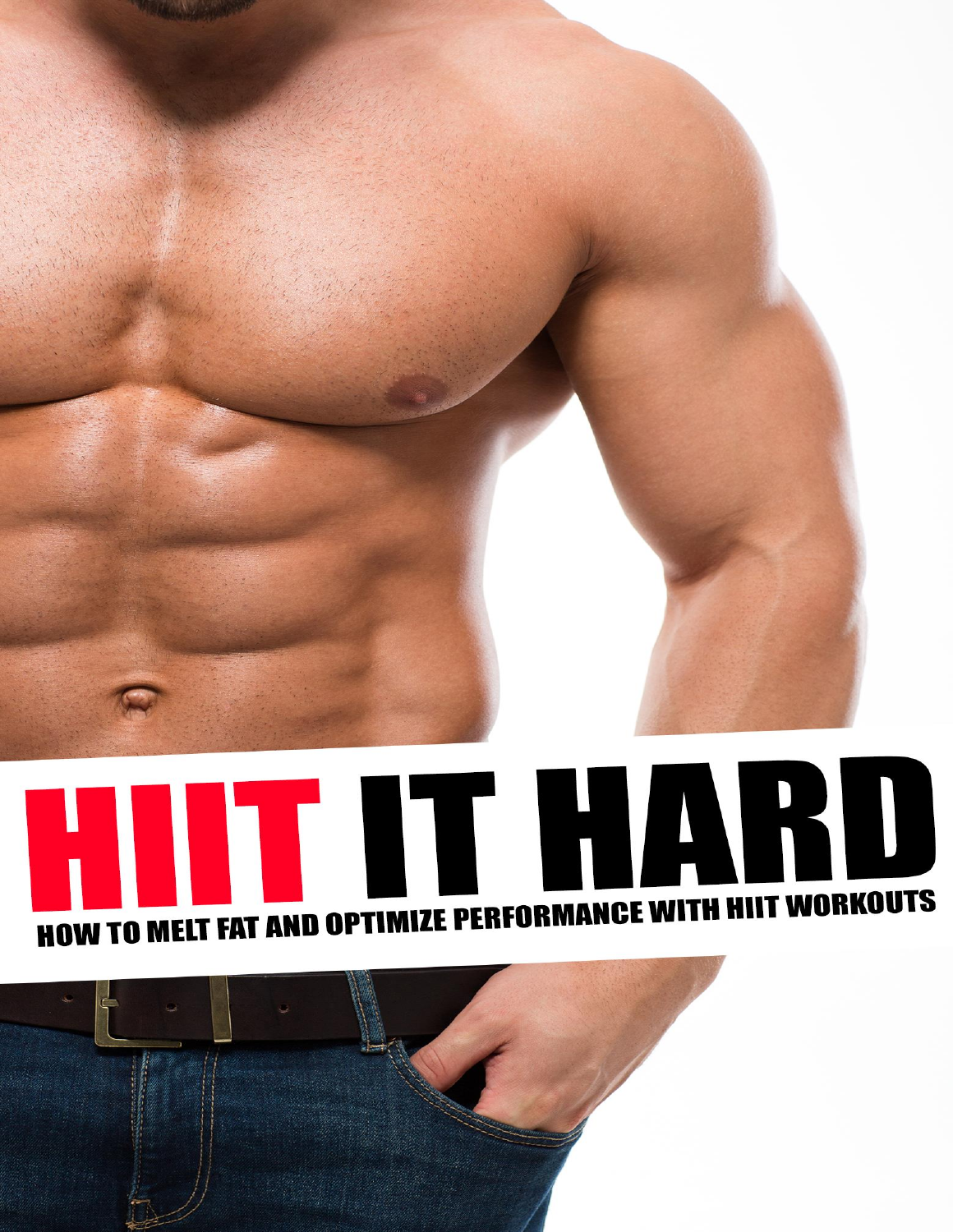## **HIIT it Hard Cheat Sheet**

In the full book, we looked at numerous different HIIT workouts and discussed a lot of the science and theory behind how they work. Hopefully, it has inspired you to start getting more creative with your workouts and to come up with some really challenging routines that will increase your strength, your fitness and your physique.

But it was a lot to take in all in one go. And with that in mind, this cheat sheet will provide you with a handy recap that you can dip into whenever you need a refresher, a little more inspiration or some new ideas!

### **The Three Energy Systems**

The three energy systems are:

The ATP-CP System: This stands for 'Adenosine Triphosphate Creatine Phosphate' system. This is the quickest energy system that the body has access to and it uses up energy stored inside the muscles in its most basic form. It can only last a few seconds, although creatine can enhance this slightly.

The Glycogen Lactic Acid System: This is the second energy system. Once ATP-CP stores have been depleted in the muscle, the body will switch to the glycogen lactic acid system and this will use glycogen in the muscles. This can last for a couple of minutes but causes the build-up of metabolites in the muscle that cause the 'burn' sensation we associate with the gym. It also causes the build up of lactic acid in the blood, which makes us feel nauseous and eventually forces us to reduce our activity.

The Aerobic System: The last system that the body switches to is the aerobic system. Here, the heart rate works harder to pump oxygen to the fat stores. These get broken down and useable energy is then carried to the muscles to fuel movement. This can last indefinitely but puts the body in a highly catabolic state that breaks down muscle.

# **Types of HIIT**

Regular HIIT: HIIT stands for 'High Intensity Interval Training' and the most basic form of this involves two intervals: a high intensity and low intensity interval. You then train at 90-100% of your maximum capacity for the fast interval and recover at around 70% for the slow interval. A starting ratio might be 30 seconds of high intensity and 2 minutes of low intensity. Eventually, you might end up doing 1 minute of high intensity and 1 minute of low!

Tabata: The tabata protocol is a highly popular HIIT workout that involves going all out for 20 seconds and then resting for 10 seconds. While 20 seconds might not seem like a long time, the short recovery periods mean that this can be absolutely brutal. The sequence is repeated 8 times, meaning that the entire thing lasts only 4 minutes – but is brilliant for burning a lot of fat.

Fartlek: Fartlek is a type of training that translates to 'time play'. The idea is that you're performing something akin to HIIT, except that you aren't switching between two different states but rather multiple states. What's more, is that you can choose how and when you make the change. You might then decide to walk for a period, jog for a while and then sprint. And you could mix those three states up in any way you choose – even in a non-linear or random fashion.